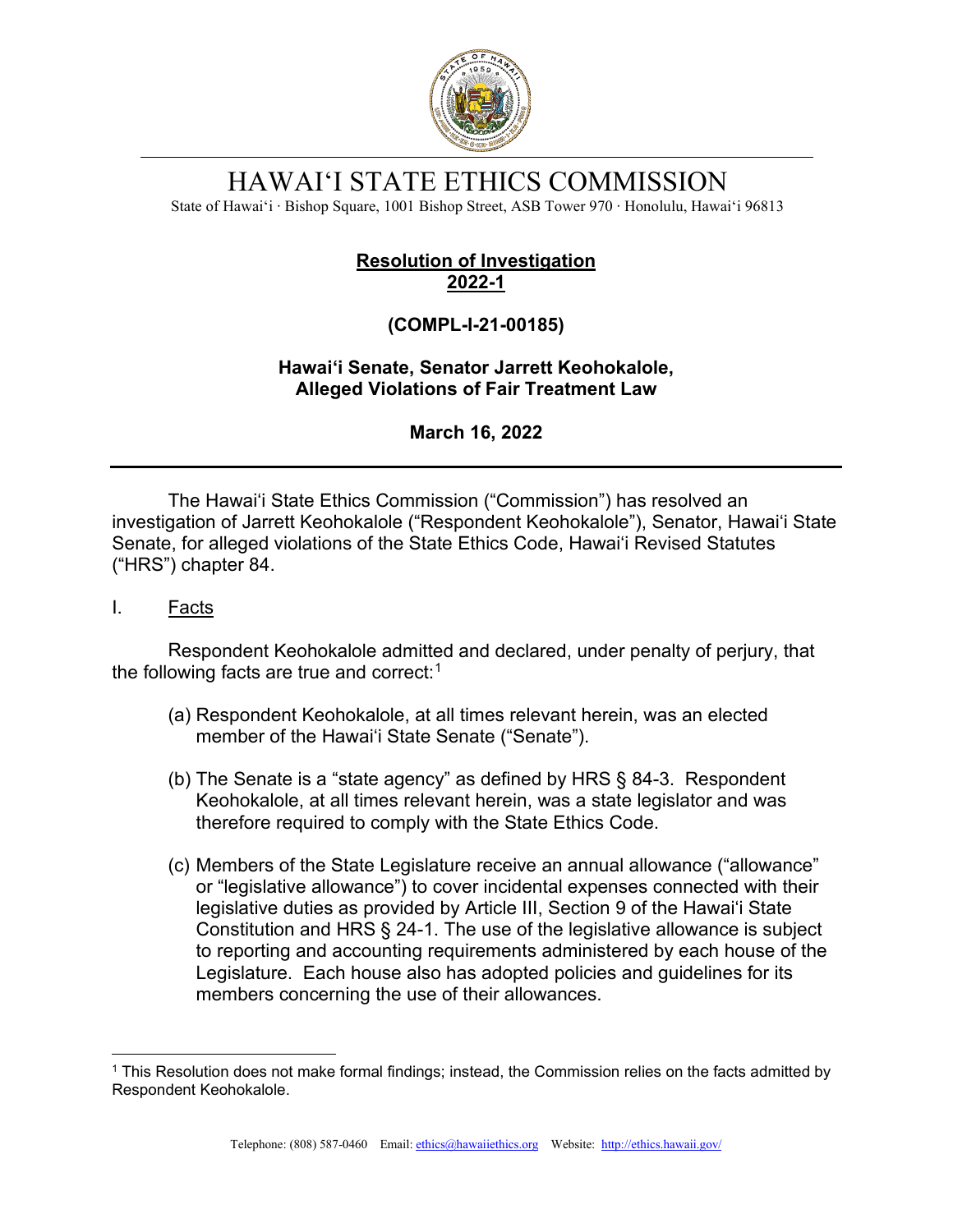- (d) The Senate maintains an allowance account for each of its members. Senators must submit a completed claim form (Claim for Disbursement from Legislative Allowance Fund) to the Senate's Chief Clerk ("Senate Clerk") when requesting reimbursement from their allowance accounts for expenses connected with their legislative duties.
- (e) The Senate permits its members to use their legislative allowances to pay for travel-related expenses when such travel is authorized by the Senate President.
- (f) In November 2018, Respondent Keohokalole received authorization from the Senate President to travel to Colorado Springs, Colorado, to attend the Council of State Governments ("CSG") Western Legislative Academy ("CSG Academy"). The CSG Academy was held on November 28 - December 1, 2018.
- (g) On November 9, 2018, Respondent Keohokalole used a debit card for his candidate committee, Friends of Jarrett Keohokalole ("Friends"), to pay \$894.89 for his roundtrip airfare from Honolulu to Colorado Springs to attend the CSG Academy. The debit card used by Respondent Keohokalole was linked to Friends' checking account such that \$894.89 in campaign funds was deducted from the account to pay for this transaction. Friends later reported this payment as a campaign expenditure on a report filed with the Campaign Spending Commission.
- (h) On December 4, 2018, Respondent Keohokalole submitted a claim for reimbursement from his legislative allowance account in the amount of \$1,013.89 for travel-related expenses for his trip to the CSG Academy. Respondent Keohokalole's claim for reimbursement included his airfare (\$894.89), which had been paid with campaign funds, and other travel-related expenses, which had been paid with his personal credit card.
- (i) Respondent Keohokalole's claim for reimbursement was approved by the Senate Clerk and a state check was issued to Respondent Keohokalole in the amount of \$1,013.89, which amount was charged against Respondent Keohokalole's legislative allowance account for 2018. Respondent Keohokalole deposited this check into his personal bank account.
- (j) Respondent Keohokalole did not use any of the funds he requested and received from his legislative allowance to reimburse Friends for the payment of his airfare for the 2018 CSG Academy trip.
- (k) In May 2019, Respondent Keohokalole received authorization from the Senate President to travel to San Jose, California, to attend the National Conference of State Legislatures ("NCSL") Emerging Leaders West Conference ("NCSL Conference"). The NCSL Conference was held on June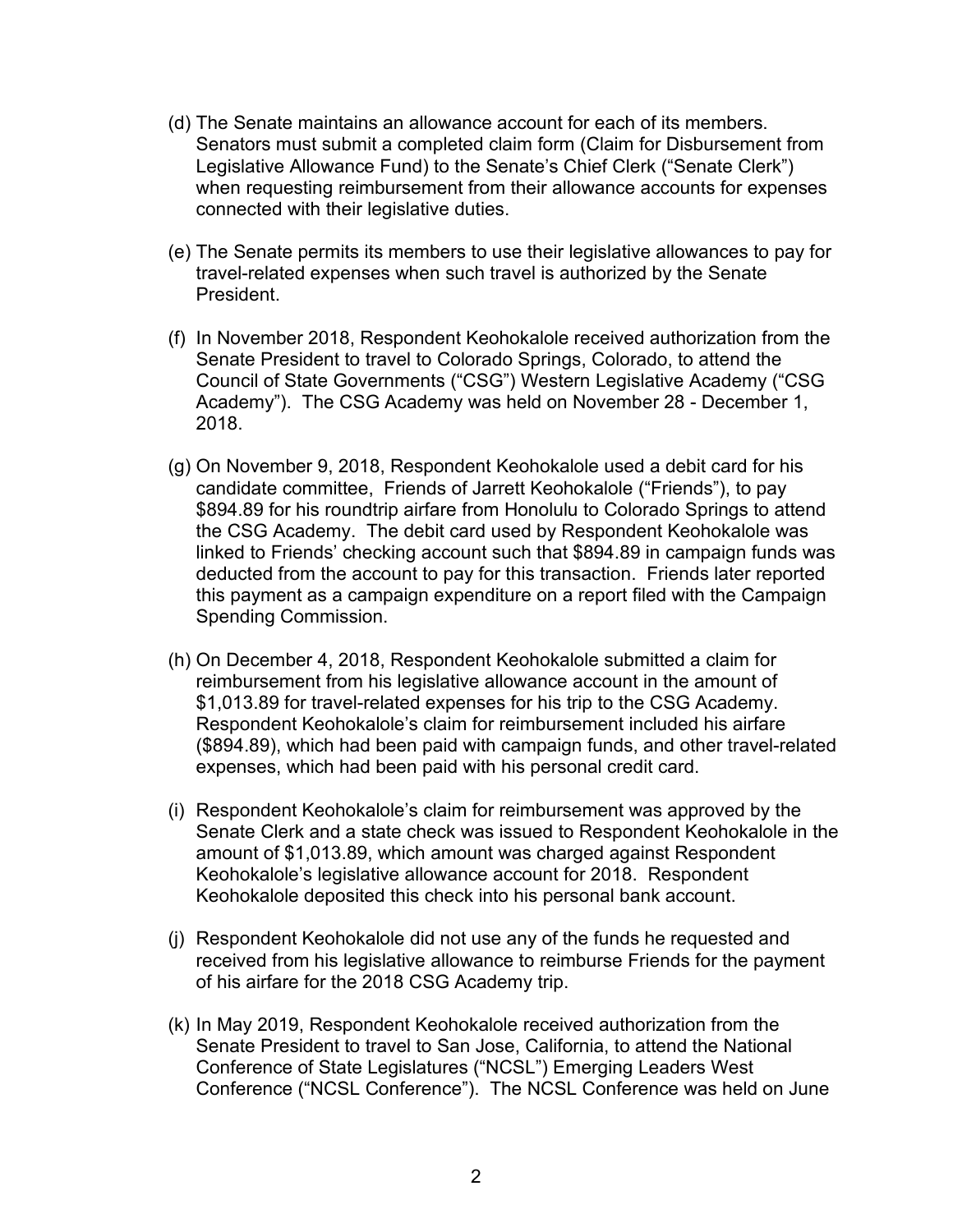13-15, 2019. Respondent Keohokalole also attended meetings in San Jose and the San Francisco Bay area on official business as Chair of the Senate Committee on Technology. The purpose of the meetings was to discuss workforce development in Hawai'i with former Hawai'i residents who were working for technology companies in Silicon Valley and who could serve as mentors in Hawai'i's technology community.

- (l) Respondent Keohokalole used a personal credit card to pay for his airfare from Honolulu to San Jose and for hotel and ground transportation expenses for his trip. On June 4, 2019, Respondent Keohokalole used Friends' debit card to pay \$303.60 for his return airfare from San Francisco to Honolulu; \$303.60 in campaign funds was deducted from Friends' checking account to pay for this transaction. Friends later reported this payment as a campaign expenditure on a report filed with the Campaign Spending Commission.
- (m)On July 8, 2019, Respondent Keohokalole submitted a claim for reimbursement from his legislative allowance account in the amount of \$902.04 for travel-related expenses for his trip to the NCSL Conference. Respondent Keohokalole's request for reimbursement included his return airfare (\$303.60), which had been paid with campaign funds, and other travelrelated expenses, which had been paid with his personal credit card.
- (n) Respondent Keohokalole's request for reimbursement was approved by the Senate Clerk and a state check was issued to Respondent Keohokalole in the amount of \$902.04, which amount was charged against Respondent Keohokalole's legislative allowance account for 2019. Respondent Keohokalole deposited this check into his personal bank account.
- (o) Respondent Keohokalole did not use any of the funds he requested and received from his legislative allowance to reimburse Friends for the payment of his return airfare for the 2019 NCSL Conference trip.
- (p) The Senate also permits its members to use their legislative allowances to pay for expenditures that will assist them in communicating with the community and constituents concerning legislative matters.
- (q) On January 22, 2020, Respondent Keohokalole participated with other elected officials in a town hall meeting in his district to discuss a dog park for windward Oahu.
- (r) Respondent Keohokalole's office manager purchased two platters of food from Zippy's for the town hall meeting. Respondent Keohokalole used Friends' debit card to pay \$65.55 for the food; \$65.55 in campaign funds was deducted from Friends' checking account to pay for this transaction. Friends later reported this payment as a campaign expenditure for a "campaign meeting" on a report filed with the Campaign Spending Commission.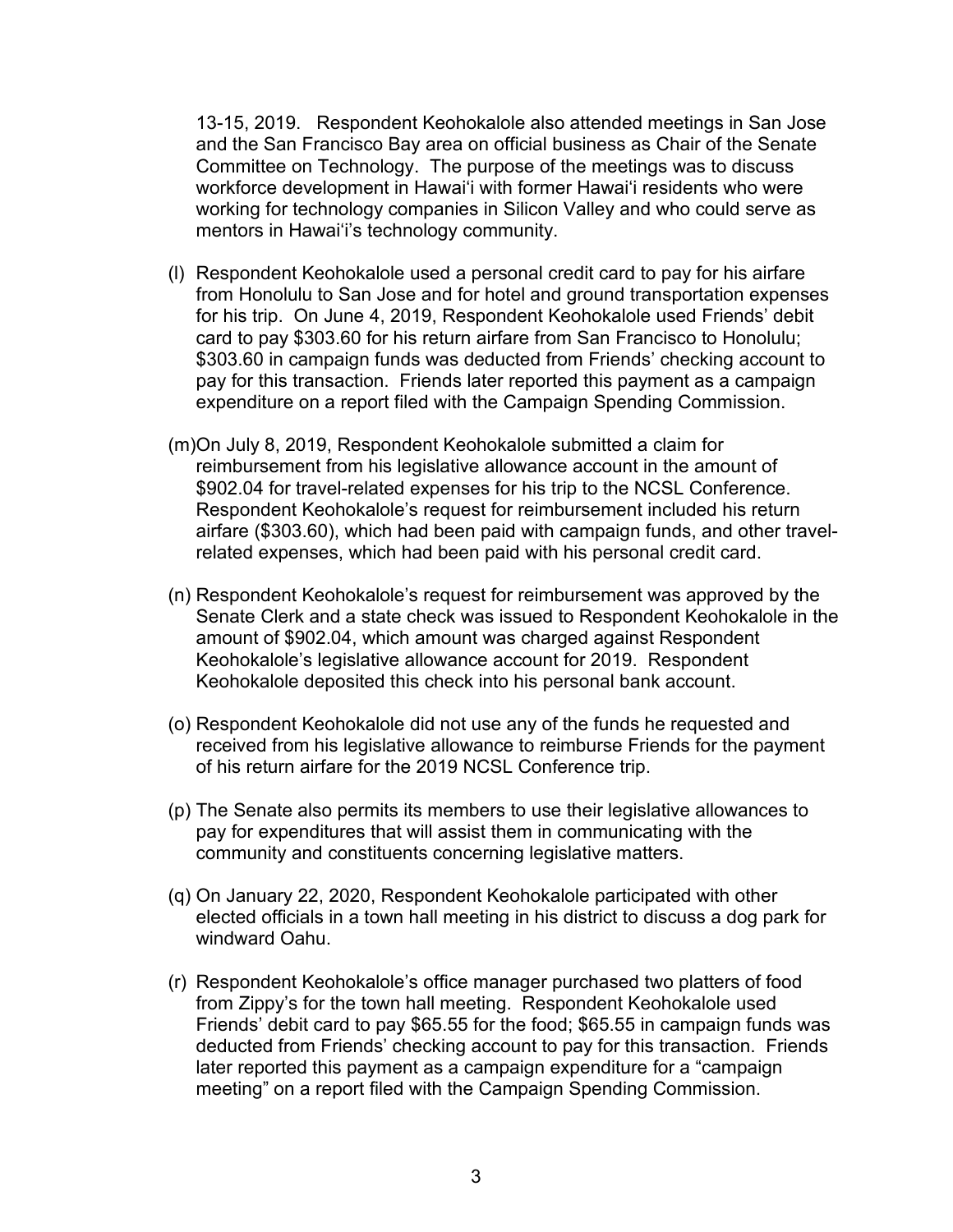- (s) Respondent Keohokalole maintains that the food purchased for the town hall meeting on January 22, 2020, was erroneously reported to the Campaign Spending Commission as an expenditure for a "campaign meeting." Respondent Keohokalole maintains that the expenditure was misclassified by Friends and should have been reported as an expenditure for a community meeting.
- (t) On January 22, 2020, Respondent Keohokalole submitted a claim for reimbursement from his legislative allowance account in the amount of \$65.55 for food purchased for the town hall meeting.
- (u) Respondent Keohokalole's request for reimbursement was approved by the Senate Clerk and a state check was issued to Respondent Keohokalole in the amount of \$65.55, which amount was charged against Respondent Keohokalole's legislative allowance account for 2020. Respondent Keohokalole deposited this check into his personal bank account.
- (v) Respondent Keohokalole did not use any of the funds he received from his legislative allowance to pay for the food purchased for the town hall meeting on January 22, 2020, or to reimburse Friends for this payment.
- (w)In total, Respondent Keohokalole received \$1,264.04 from his legislative allowance for expenses that were paid by him using Friends' debit card and campaign funds. Respondent Keohokalole did not use any of his legislative allowance funds to reimburse Friends for its payment of these expenses. Respondent Keohokalole instead deposited the allowance funds that should have been allocated for these expenses into his personal bank account.
- (x) Respondent Keohokalole maintains that it was financially difficult to personally pay for all expenses related to his official duties upfront and then await reimbursement from his legislative allowance, particularly for travelrelated expenses such as airfare. Respondent Keohokalole also maintains that the Hawai'i Campaign Spending Commission allows campaign funds to be used to pay for "ordinary and necessary expenses" connected to his state duties as an elected official. Respondent Keohokalole maintains that he used campaign funds to pay for some of his expenses with the intention of later reimbursing his campaign by depositing payments from his legislative allowance into Friends' checking account. Respondent Keohokalole maintains that he mistakenly converted the allowance payments to his personal use by depositing the payments into the wrong bank account. Respondent Keohokalole recognizes that his actions were improper.
- (y) Respondent Keohokalole attributes his actions to inattention in his handling of legislative allowance payments. He acknowledges that he failed to keep track of his payments for the expenses in question and should have been more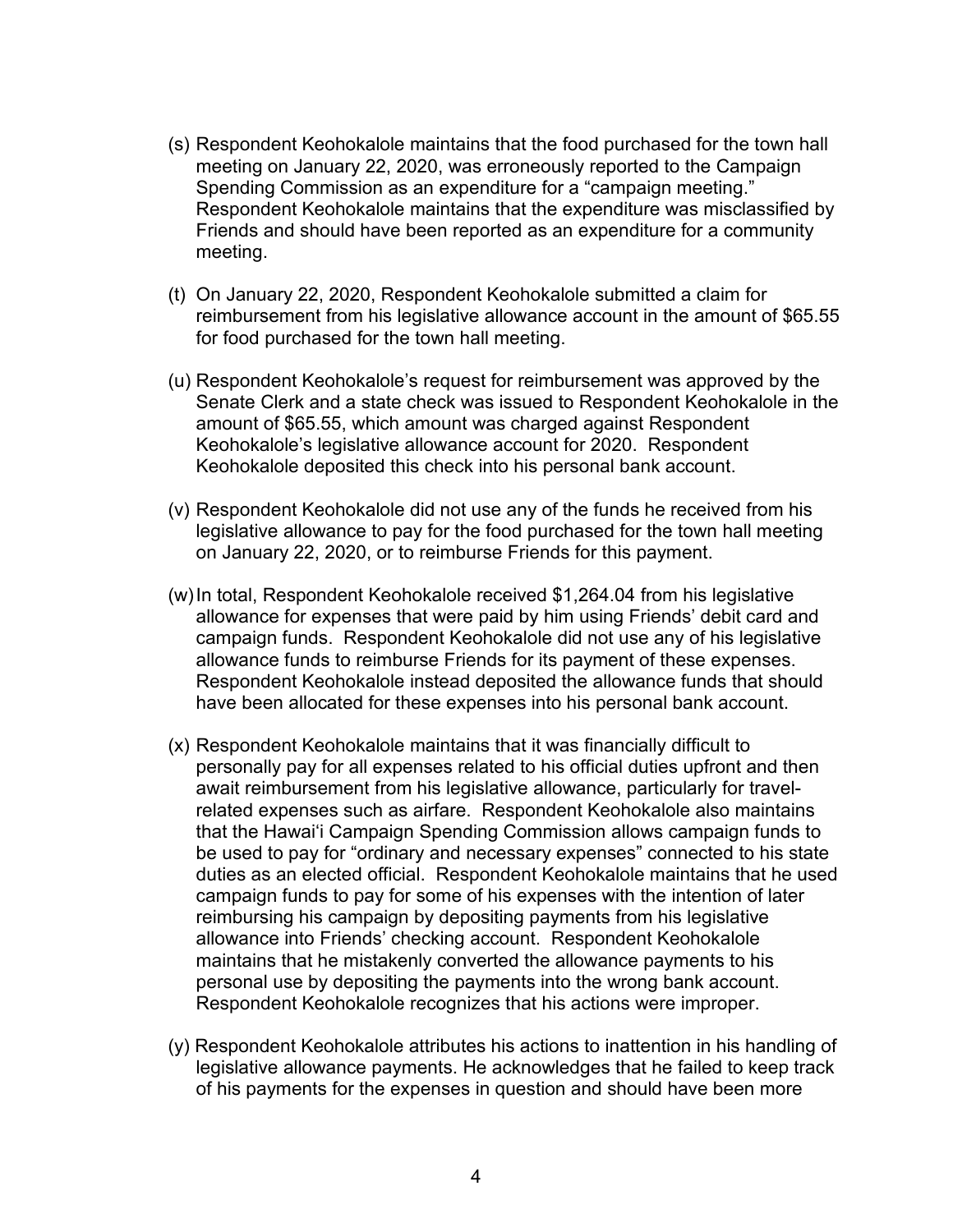attentive when handling allowance payments. However, he recognizes that this is not an excuse and accepts full responsibility for failing to use legislative allowance funds for their intended purpose and for treating allowance funds as personal funds.

### II. The State Ethics Code, HRS Chapter 84

#### A. Constitutional Mandate and Statutory Purpose

The State Ethics Code arises from the declaration contained in the State Constitution that "[t]he people of Hawaii believe that public officers and employees must exhibit the highest standards of ethical conduct and that these standards come from the personal integrity of each individual in government."[2](#page-4-0) To this end, the Hawai'i Constitution further directs that the Legislature enact a code of ethics that applies to all appointed and elected state officers and employees.

In accordance with this constitutional mandate, the Legislature enacted the State Ethics Code and charged the Commission with administering and enforcing the law "so that public confidence in public servants will be preserved."[3](#page-4-1) Additionally, the Legislature explicitly directed that the State Ethics Code be liberally construed to promote high standards of ethical conduct in state government. HRS § 84-1. It is in this context that the Commission examines every legislator's actions.

#### B. Application of the State Ethics Code to Respondent Keohokalole

As a legislator, Respondent Keohokalole is required to comply with the State Ethics Code. [4](#page-4-2) The Fair Treatment Law, HRS § 84-13(a), states: "No legislator or employee shall use or attempt to use the legislator's or employee's official position to secure or grant unwarranted privileges, exemptions, advantages, contracts, or treatment, for oneself or others[.]" The Fair Treatment law prohibits a legislator from using his or her official position to obtain unwarranted benefits.

Article III, Section 9 of the Hawai'i State Constitution establishes an allowance "reasonably related to expenses as provided by law" for members of the State Legislature. HRS § 24-1 provides that each legislator "shall receive an annual allowance . . . to cover incidental expenses connected with legislative duties."

It is clear from the Constitution and HRS § 24-1 that the annual legislative allowance must only be used by legislators for expenses that are reasonably related to their legislative duties. In the Commission's view, a legislator's use of the allowance for

<span id="page-4-2"></span><sup>4</sup> HRS § 84-2.

<span id="page-4-0"></span><sup>2</sup> Hawai'i State Constitution, Art. XIV.

<span id="page-4-1"></span><sup>3</sup> HRS Chapter 84, Preamble.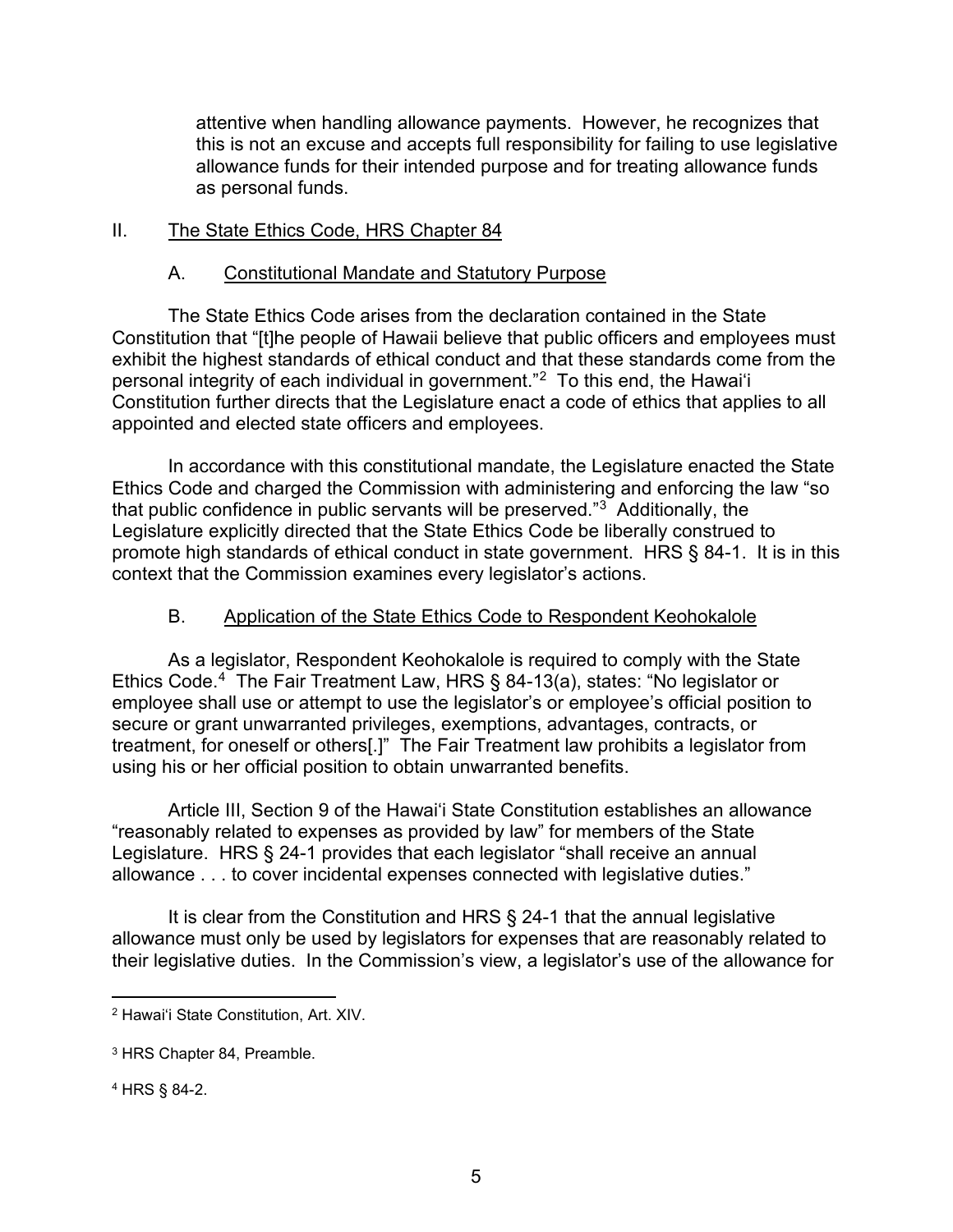personal purposes, or other purposes not reasonably related to legislative duties, amounts to a misuse of position resulting in an unwarranted benefit in violation of the Fair Treatment law. [5](#page-5-0)

Respondent Keohokalole paid for the following expenses with campaign funds from Friends' checking account: (1) \$894.89 for airfare for the 2018 CSG Academy; (2) \$303.60 for airfare for the 2019 NCSL Conference; and (3) \$65.55 for food for the 2020 town hall meeting. [6](#page-5-1) Respondent Keohokalole then requested and received reimbursement from his legislative allowance account for these expenses, which totaled \$1,264.04. [7](#page-5-2) 

The Commission believes that these expenses were reasonably related to Respondent Keohokalole's legislative duties and that it was permissible under the Fair Treatment law for him to use his legislative allowance to pay for these expenses. This, however, is not what Respondent Keohokalole did with the allowance payments that he received. Respondent Keohokalole paid for the expenses with campaign funds and then instead of using his allowance payments to reimburse his campaign, he deposited the allowance payments into his personal bank account. The Commission believes that by doing this, Respondent Keohokalole converted legislative allowance funds to personal funds for his personal use.

Respondent Keohokalole admits that he violated the Fair Treatment law, HRS § 84-13(a), by using his legislative allowance for personal purposes. He maintains that he intended to reimburse his campaign by depositing legislative allowance payments allocated for these expenses into Friends' checking account, but that he mistakenly deposited the payments into the wrong bank account. He acknowledges that he failed to keep track of his payments for the expenses in question and should have been more attentive in his handling of his legislative allowance payments.

<span id="page-5-0"></span><sup>5</sup> In 2014, the Commission issued ethics guidelines to legislators on the use of the legislative allowance. Guidelines on the Use of Legislators' Annual Allowance ("Commission Guidelines") discusses the application of the Fair Treatment law to legislators' use of their allowances. The Commission Guidelines are available at: <https://ethics.hawaii.gov/wp-content/uploads/2014/07/LegAllowance.pdf>

<span id="page-5-1"></span><sup>&</sup>lt;sup>6</sup> Hawaii's Campaign Spending Law authorizes legislators to use campaign funds for certain expenses related to their official duties as elected officials. Specifically, HRS § 11-381(a)(8) provides that campaign funds may be used "[t]o pay for ordinary and necessary expenses incurred in connection with the candidate's duties as a holder of an office." It is the Ethics Commission's understanding that Respondent Keohokalole's use of campaign funds to pay for the expenses in question was permissible under the Campaign Spending Law. However, the Campaign Spending Commission, rather than the Ethics Commission, has jurisdiction to administer and enforce Hawai'i's campaign spending laws such that the Ethics Commission defers to the Campaign Spending Commission's interpretation of HRS § 11-381(a)(8).

<span id="page-5-2"></span><sup>7</sup> Information, including receipts, submitted to the Senate Clerk by Senator Keohokalole's office verified all of the expenses, but the Senate Clerk had no basis to know that some of the expenses were paid with a campaign debit card using campaign funds.